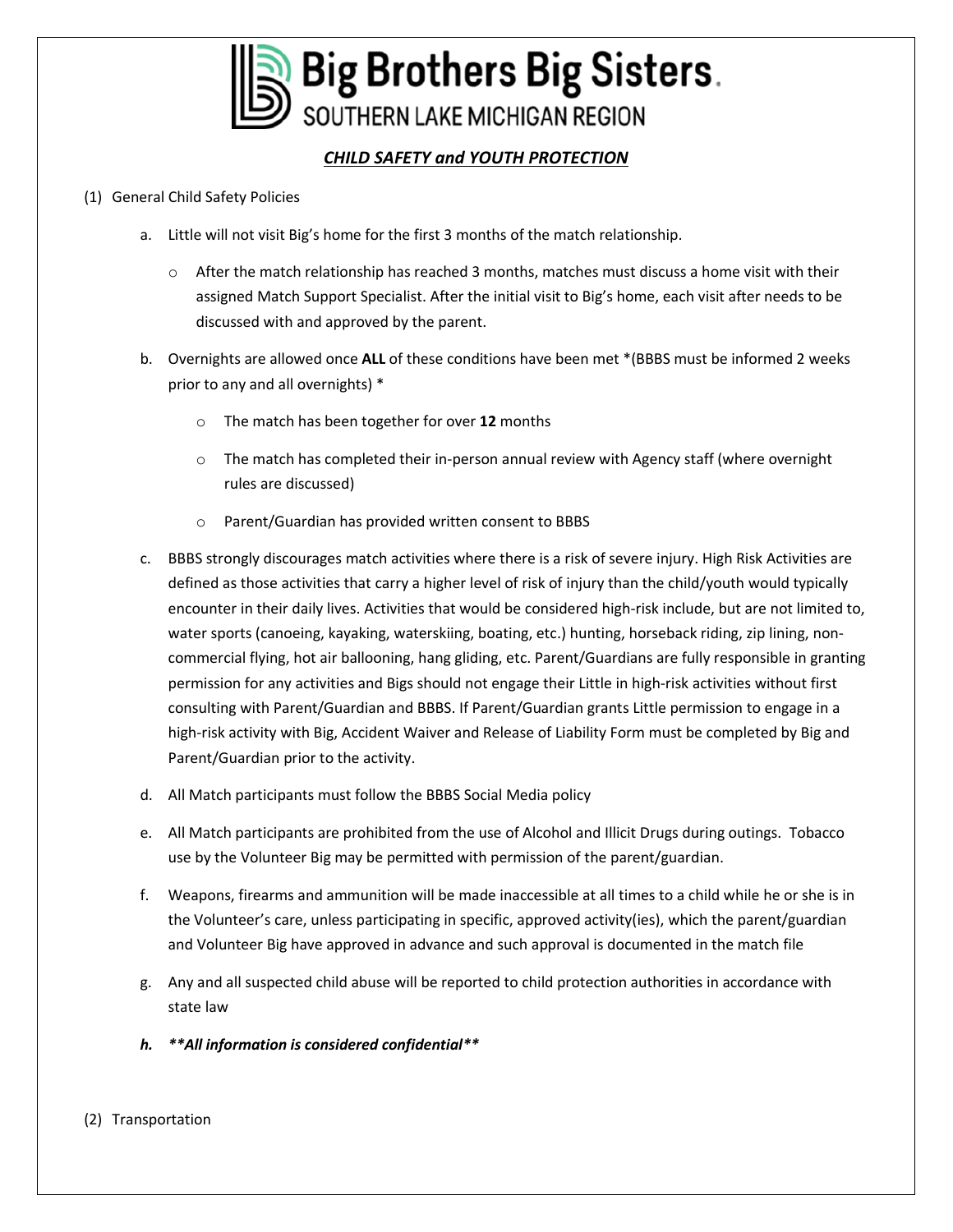- a. Seatbelts will be worn by all program participants. Children must sit in the backseat of the car until they are 13 years old.
- b. Volunteer Bigs may only transport the child with whom they are matched. If the Volunteer Big chooses to transport other people during an outing, the volunteer assumes all liability and financial responsibility
- c. Only BBBS approved Volunteer Bigs and/or staff members may transport a child involved in the BBBS program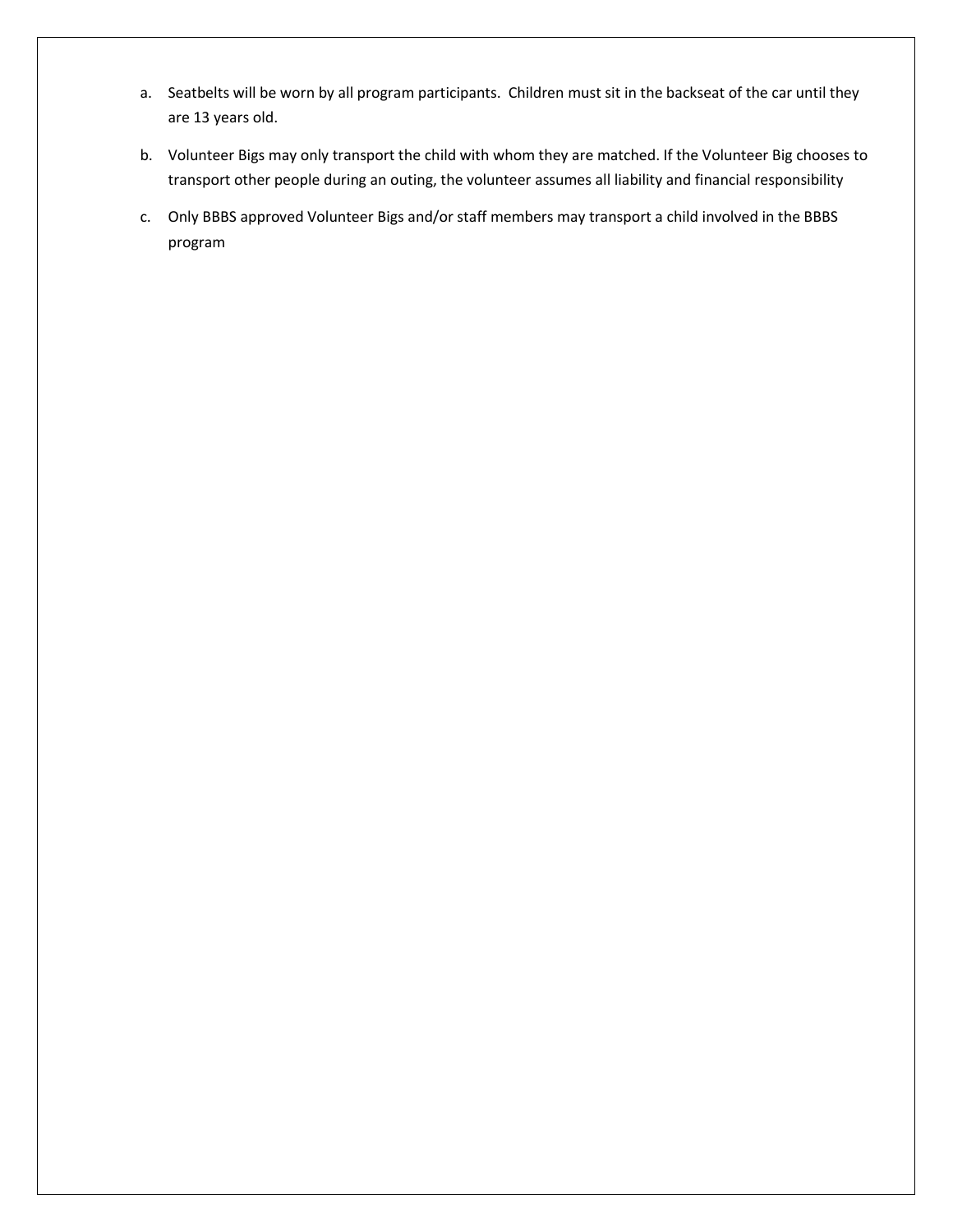#### (3) Medical Procedures

- a. All Parent/Guardians of Littles must sign a medical consent form allowing BBBS and the Volunteer Big to seek medical care in an emergency situation
- b. BBBS staff and Volunteer Bigs are not permitted to administer any medication to children in the program.
- c. In case of a medical accident or incident, Volunteer Big and Parent/Guardian should immediately notify BBBS.

#### (4) Communication

- a. Parents/Guardians should be informed and approve of all match activities
- b. There should be open communication between all match parties (Parent, child and volunteer) and agency staff (children should never be asked to keep a secret)
- c. Respect for all match parties should be demonstrated at all times
- d. All match parties must sign and agree to abide by the social media policy of BBBS
- (5) Limit Setting through Positive Reinforcement
	- a. Positive limit setting strategies based on the age of the child and any developmental concerns (i.e. ADHD, Special Needs, etc.) should be followed by the Volunteer Bigs
	- b. Corporal punishment, verbally and/or emotionally abusive means of discipline, by Volunteer Bigs is strictly prohibited

#### (6) Involvement with the Child and The Child's Family

- a. Any Gift buying should be approved in advance by the parent/guardian with agency staff notified when a gift of an excessive nature is given to a child. Gift buying should be limited to special occasions
- b. Big are not allowed to provide any monetary donation to the Little's family. Exceptions can be made with prior approval of agency staff
- c. Matches should not get together more than once a week during the first year of the match.
- d. Other children (friends or family members of the Little) should not be included in the outings between the Big and Little. Children of the Big should only be included occasionally on outings and the Big and Little must still have one-on-one time together.
- e. The Little should not be left alone with any adult or child other than the Big at any time during the outing.